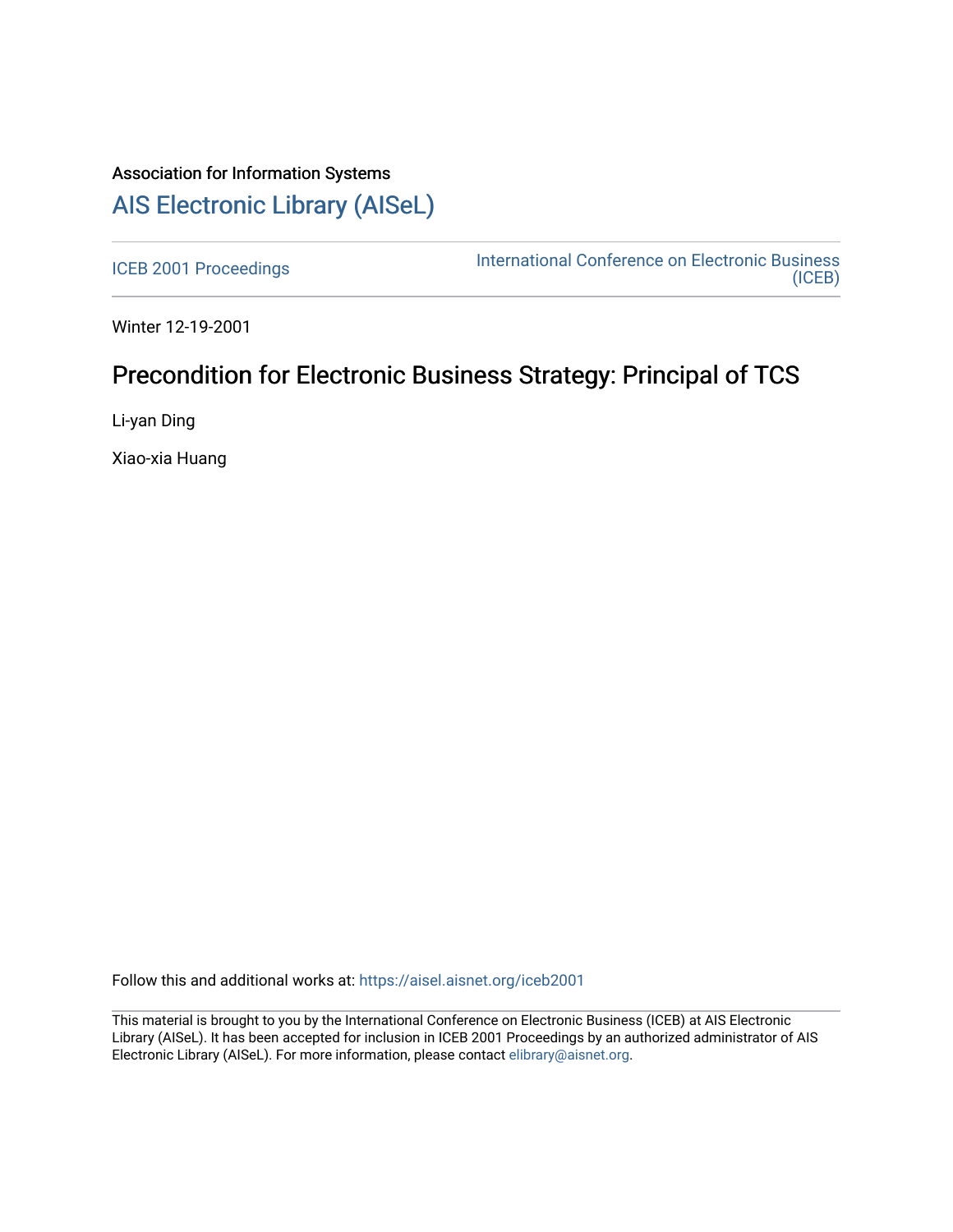# **PRECONDITION FOR ELECTRONIC BUSINESS STRATEGY: PRINCIPAL OF TCS Li-yan Ding, Wei Li , Xiao-xia Huang School of Management, University of Science&Technology Beijing,**

**Tel: 8610-62334173**

**EMAL**: **DMEI@pubilc.fhnet.cn.net**, **HUANG824@sina.com.cn**

#### **ABSTRACT**

#### **1. BACKGROUND AND DEFINITION FOR PRINCIPAL OF TCS**

Not all enterprises involved in electronic business strategy win the expected result. Some of them were well paid because of the radical increase in the aspect of product's competitive power, while others only wasted their large investment on the electronic business that could not be compensated by the revenue. Certain analyst deems that electronic business strategy is equal to an empty idea without feasibility. Obviously, this view is too pessimistic to spot the potential promising future of electronic business. Other viewers attribute the failure to external situation or the internal management. For example, they attribute unsound legal environment to some failure cases. Or they criticize that the dotcom companies concentrate too much on the prospect of going public and ignore the basic management principals. That is right to some extent but hardly reveals the real reason for the trouble.

In author's opinion, electronic business strategy is in accordance with the era trend and has a brighter future. At the very beginning of this article, a theory model is used to draw a logic-oriented conclusion: electronic business strategy brings more profit by improving the product's competitive power. After that, the reasons are spotted that why electronic business strategy is unable to play its role in some cases. At last, the article stresses Principal of TCS is the

precondition of electronic business strategy.

The definition of principal of TCS that we used is the following

*Time, Cost, Service* — — *is the fundamental criteria and precondition to decide whether an enterprise should take electronic business strategy or not. That is to say, the implement of electronic business strategy will shorten customer's waiting time, reduce cost, and improve service level radically in order to gain anticipated benefits.*

Principal of TCS is based on a classic idea: An enterprise always pursues the maximum profit. Compared with traditional business model, electronic business is still a business tool no matter what we call it. The essence of any kind of business model is to purse the maximum profit.

According to modern management and financial theory, we can infer in this way: firstly, the main channel of profit comes from the main business field. Secondly, the scope of business field is decided by the competitive power of product provided to a large extent. Thirdly, the competitive power of product or service depends on four essential factors: quality, time, price and service. Therefore, a logic-oriented conclusion can be reached: the profit depends on quality, time, price and service of product provided. To simplify the analysis model, two hypotheses are made here: firstly, quality factor is excluded from the analysis model because electronic business is a tool of business not one to improve technique used in the manufacture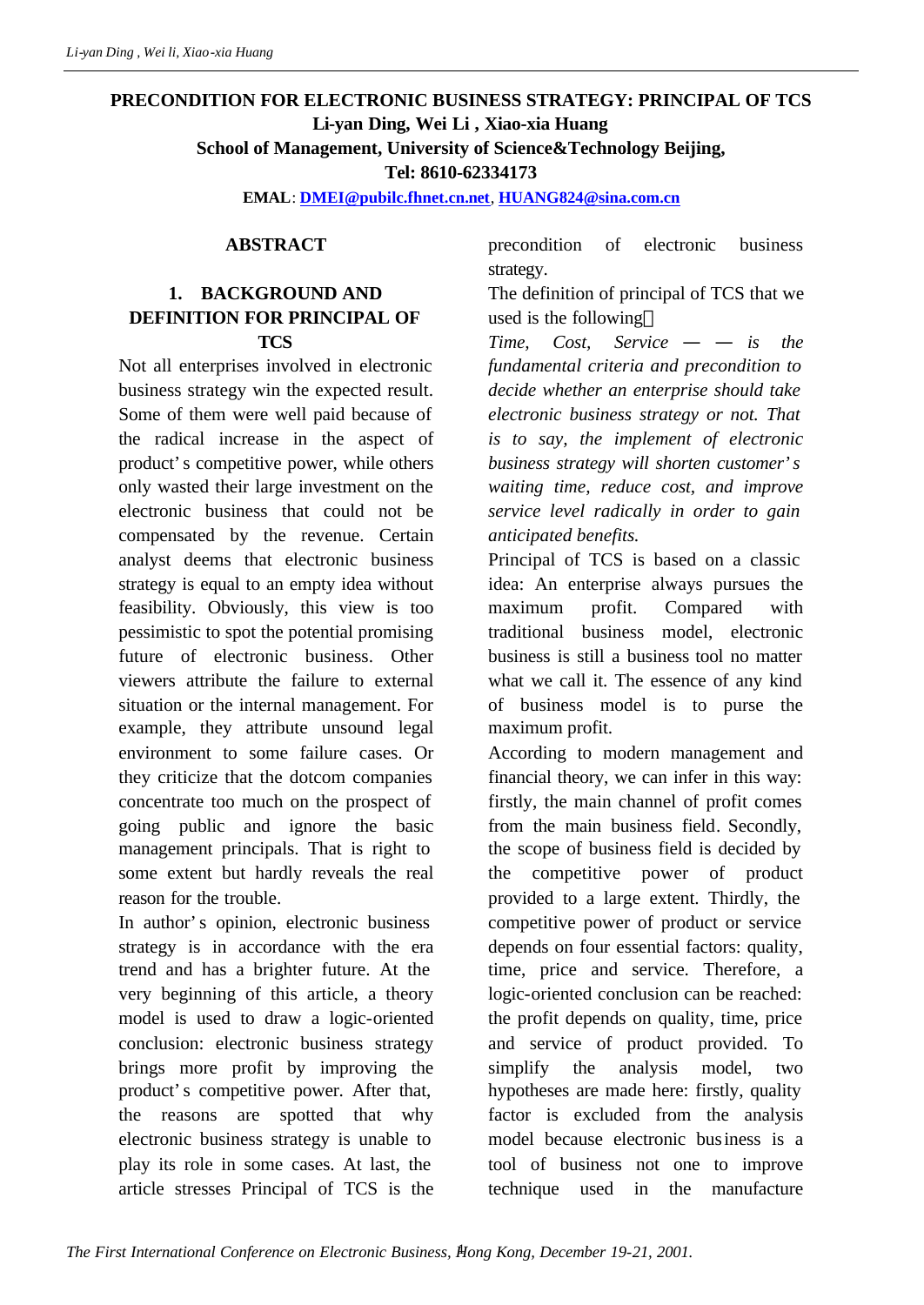process so it has little influence on the product's quality. Secondly, the product provided meets the demand of customers and need not sell under normal price. So in the following analysis the factor of cost is used to replace the factor of price. And then the four fundamental factors are converted into three factors: time, cost and service.

From above, a logic-oriented conclusion is drawn: Time, Cost, Service are the three essential factors to win profit.

Consequently, the chief of executive should not follow the electronic business rush without thorough thinking. The best way is to evaluate how EC can increase the level of product on Time, Cost, Service rationally before the start-up of electronic business strategy.

The following material gives a more detailed description that how electronic business strategy dramatically shorten customer's waiting time, reduce cost, and enhance service level. Correlative cases are provided to demonstrate the usage of electronic business strategy.

# **2. IMPROVEMENT BY ELECTRONIC BUSINESS STRATEGY**

#### $\bullet$  Time

The word "time" we use is the customer's waiting period that starts from the confirming of the order, manufacturing the ordered product, packing, transporting, storing, distributing and at last delivering to the end-user. The whole period can be divided into three parts: the period of order processing, the period of manufacturing, and the period of distributing.

Electronic business strategy is able to shorten the three periods respectively on account of its characters of large data storage capabilities and speediness in data-processing with the support of advanced information technology. Firstly, electronic business system can receive, confirm or refuse the orders automatically to shorten the period of order process. Secondly, the period of manufacturing is decreased greatly owing to the introduction of virtual manufacture and virtual research because people in different regions can share the same database and exchange the updated research results on the basis of modern communication technology. For instance, Kodak company decreased the design period of 35mm-lense-camare from 70 weeks to 38 weeks with the help of internal network which resulted in 25 percent reduce in manufacture fees.  $1$ Thirdly, electronic business strategy may merge the internal and external logistics system to track efficiently the whole process and distribute goods as requested in a shorter time.

A chart followed is to demonstrate the shortening of Time:

| e                                                                                                                          | Time shortened by electronic business |              |              |
|----------------------------------------------------------------------------------------------------------------------------|---------------------------------------|--------------|--------------|
| xampl                                                                                                                      | Period                                | Period of    | Period       |
| es                                                                                                                         | order<br>of                           | manufacturin | of           |
|                                                                                                                            | process                               | g            | distributing |
| variou<br>S<br>kinds<br>of<br>produc<br>ts with<br>small-<br>scale<br>quantit                                              |                                       |              |              |
| y                                                                                                                          |                                       |              |              |
| transp<br>ortatio<br>n<br>cross-<br>provin<br><sub>or</sub><br>ce<br>cross-<br>nation<br>logisti<br>$\mathbf{c}\mathbf{s}$ |                                       |              |              |
| collaborative<br>producing<br>collaborative                                                                                |                                       |              |              |
| research                                                                                                                   |                                       |              |              |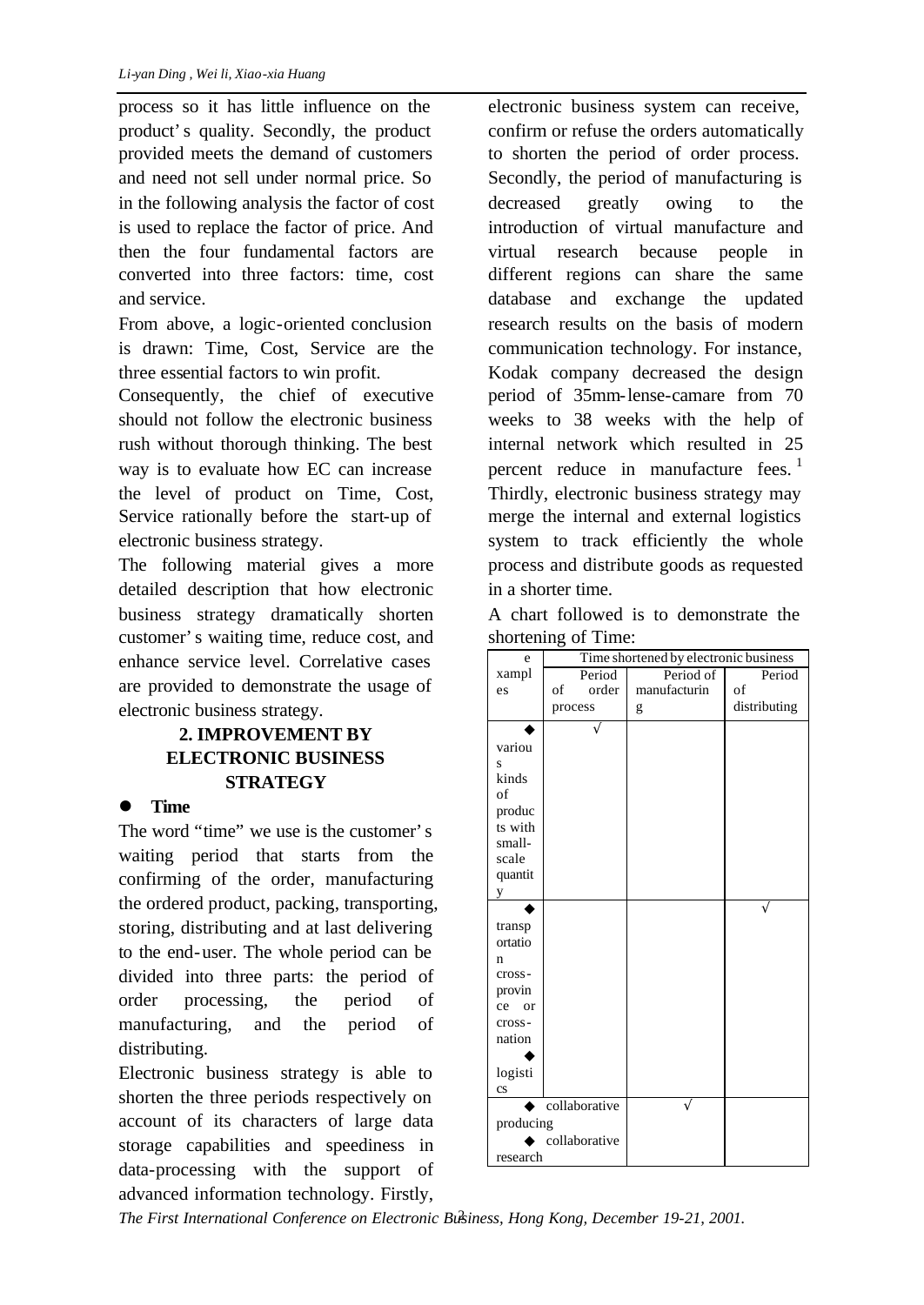## l **Cost**

 Generally speaking, product cost is the whole fare that happened before the delivery to the end user. It includes: purchasing cost for raw material, manufacture cost, storage cost for material and products, cost for sales. To simplify the analysis, we exclude the factor of manufacture cost because at the very beginning we have made a hypothesis that electronic business strategy deals little with technique about production process.

It is obvious that electronic business strategy decreases cost greatly:

Firstly, purchasing cost is dramatically cut down by on-line bidding. Digital information takes place of paper documents to save a lot of expenses spent on printing, publishing , mailing and work time in registering and replying which are now taken by software automatically. Moreover, more companies have access to the information. Thereby, plenty of large-scale enterprises even some government departments have tried to purchase via web.

Secondly, storage cost for raw material and finished products is on the decline with the introduction of electronic business strategy. It is believed that "Storage is the resource of evil" in Japan due to the fact that products in the warehouse are unable to bring revenue to compensate for the manufacture cost and easy to loss value if the market become soft. The final goal to eliminate storage is "zero storage" whose precondition is the market-oriented production. Dell Computer Company, for example, receives customer's order via web and assembles computer exactly in accordance with request. That is the main reason for its success.

Thirdly, sales cost is reduced by support of difference electronic business

models and tools. Sales cost refers to the whole fare that happened in order to promote the customer to cognize and reach the contract in the end. It includes promotion cost, cost for information releasing, cost for communicating and etc. Many an enterprise benefit from electronic business especially multinational corporation or small-scale company in the rural areas. Let us take a international engineering project contract corporation as an example. While running a project the corporation need to communicate with its partners in different countries. Thanks to information technology, electronic mails, news group meeting, shared database smooth over the work flow among these partners .Statistics shows the communication fee dropped by more 40 percent than that of the traditional international direct dial or fax.  $2 \text{ In}$ addition, small-scale companies in the rural areas spend less with wider exposure to potential customers all over the world via public platform or industrial vertical website run by electronic business companies.

## $\bullet$  Service

The word "Service" we use here can be explained as an additional and unseparated part of physical product or "invisible product" provided in some given industries such as repairing, educating and so on. Despite of the fact that different industry has its different and various specific standards, there is a universal criteria to evaluate the service level by customer's satisfaction degree. Some persons attribute the reason for customer's complain to the fault of employees without realizing the real reason lying in the organization itself. With the increase in the enterprise's scale the number of departments is also on the rise and the service provided goes through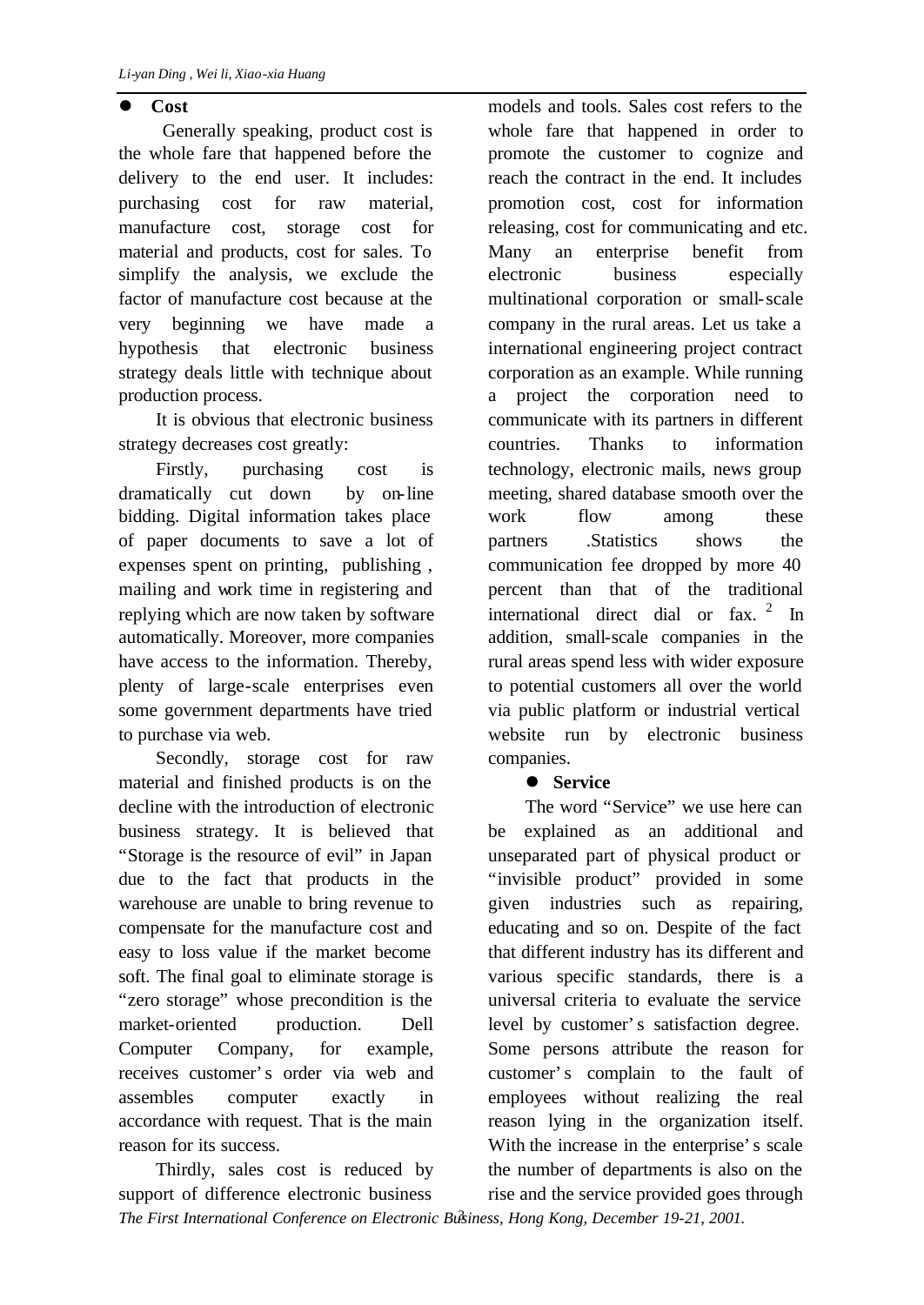a large number of departments before it reaches clients. The complexity of business process makes it difficult to negotiate and cooperate among departments and any delay or noise signal in information transfer would be amplified to lead to the dissatisfaction on the side of customers.

Think about our experience in the out-patient department. To begin with register in the registration office, the patient has to queue up in the waiting room before he is allowed into the consulting room to receive diagnosis. Doctor maybe requests the patient to test blood or go to X-rays department to find the reasons of symptom. So the patient might again stand in line in the other departments to get an examination report. Only after the doctor has written prescription on the basis of these reports can the patient go to pharmacy. The patient would disappoint at the service level unless the whole process was arranged for the convenience of customer without unnecessary delay.

Electronic business therefore works most effectively in such organization that possess long business process chain because electronic business can consolidate overall recourse including information scattered before.

## **3.SUCCESSFUL CASES**

So far lots of corporations have benefited from their electronic business strategy in aspect of Time, Cost and Service.

## $\bullet$  Time

*The First International Conference on Electronic Business, Hong Kong, December 19-21, 2001.* Apart from the examples mentioned above, railway or air corporations can facilitate nationwide clients with the support of online ticket system. Figures show that "Xin Tian You" ticket system developed by China Civil Aviation may shorten customer's waiting time by more

than 20 percent.

Another example comes from financial industry. Online stock dealing has attracted attentions from the traditional stock company, customers like it for its advantage of timeliness. According to statistics, E-trade company (http://www.etrade.com), the first one to run on-line stock exchange electronically booms during several years. In May 1999, the number of its clients amounted to one million and daily exchange volume reached one hundred thousand USD. In China, a lot of stock companies also take active part in establishing virtual exchange on the web. $3$ 

# l **Cost**

As a first-class manufacturer for postage machine located in America with an annual amount of 4.2 billion USD , P&B corporation purchases more than 25 thousand kinds of raw material from nuts, bolts, accessories of Cannon ink printer to wearable powder-metal-components that is only produced by a few plants. It is electronic business strategy that reduces storage to the maximum.

P&B corporation established online relationship with its large amounts of suppliers via VendorSite developed by Eventra company since August 1998. Suppliers, even tray suppliers that has only five employees, are able to access to P&B corporation's internal ERP system via VendorSite to know exactly the demand and supply information about his own products. Ray Hill, a manager in P&B corporation, believed the supply chain will reach its best status in the near future, that is "zero storage" with a sharp decrease in the cost of purchase and storage.<sup>4</sup>

## $\bullet$  Service

To meet customers' demands that the package can be tracked at any time and in any place, Fedex corporation, one of the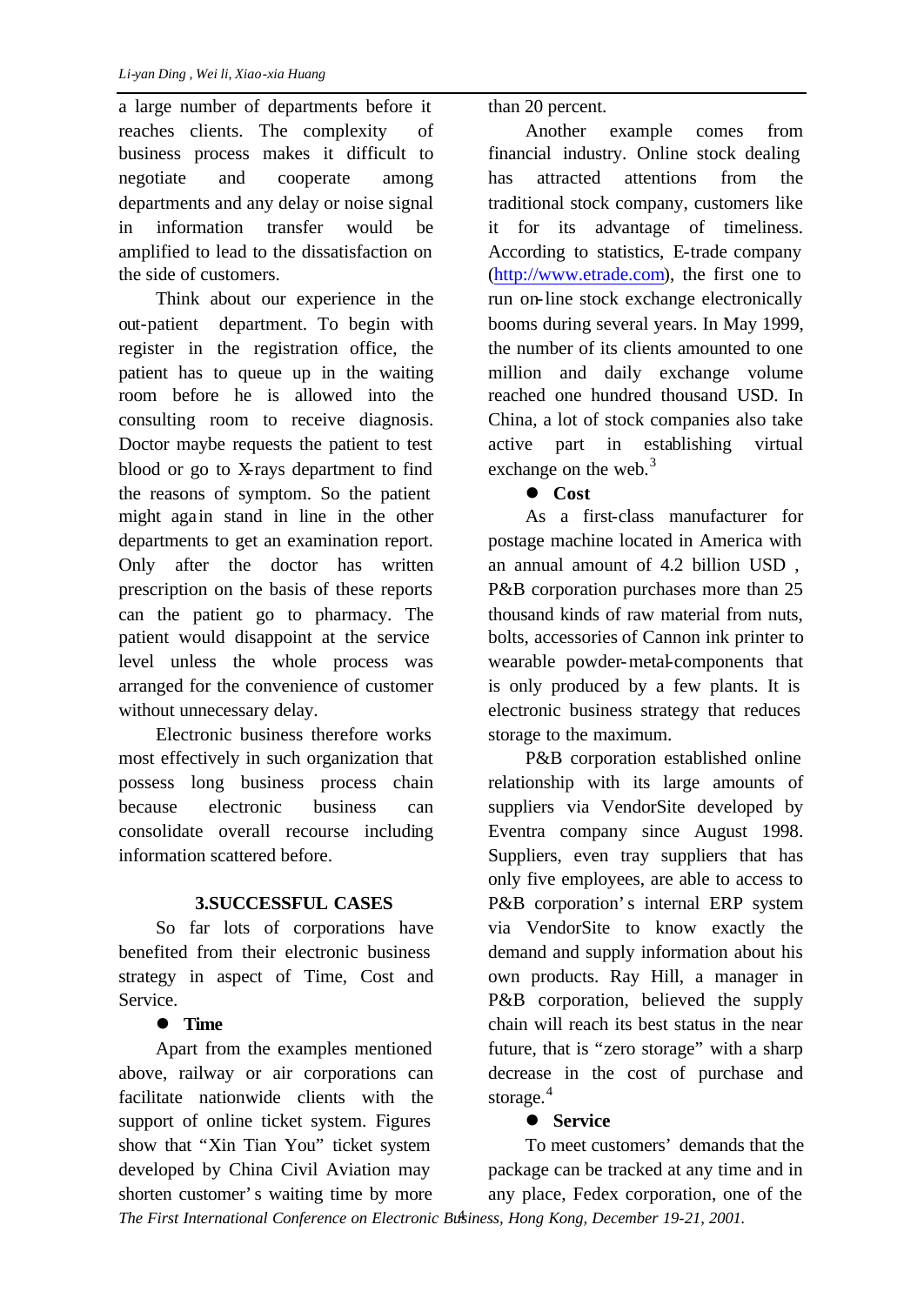top global logistics corporation, began to connect Cosmos Information Net which built up 20 years ago to internet at the end of 1994. At that time, the so-called Fedex.com only has two web-pages: one page shows a pane for the customer to input tracking number, the other page demonstrates the newest place of package. Today, Fedex.com has developed into one that contained 8000 web-pages to be able track 315000 packages sent to 209 countries in the real time every day.

What's more, Fedex corporation informs their customers of emergencies via Fedex.com and avoided the crisis once happened to its competitor,UPS. An unexpected strike and slow reactions to inform customers leaded to a loss of 35 million USD. To make things worse, some customers no longer believe in the service provided by UPS and turned to Fedex. "Customers dislike the suddenness. Nothing can be worse than the failure to meet customer's demand." , said the marketing vice president of Fedex corporation. <sup>5</sup>

## **4.FAILED CASES**

It should be stressed that principal of TCS improves performance dramatically. The reason for some companies' failures lies not in electronic business strategy but in the fact that they ignored the importance to shorten time, reduce cost and enhance service in a radical level.

# $\bullet$  Time

The number of Christmas purchasing orders all over America doubled and amounted to 6 billion USD in 1999, according to a survey taken by Jupiter Communications Company. Facing large amounts of orders, the excited online retailers became worried soon. Fingerhut company, for instance, called upon several hundreds of white-collar managers, even its chief executive officer to work overtime to pack and distribute the goods. Unfortunately, there were still many customers who complained they did not received what they ordered. "Delivery in time" has become the biggest question that threatened the survival of online retailers.

The total customer's waiting time is prolonged although the commodity-choosing time has been shortened since the online retailers ignored the establishment of logistics network and still handle distribution process with hands. This is same in China.

# l **Cost**

Boo ,a fashion website, surprisingly closed down although it was once very popular in the western countries. Professionals pointed out that the extra high performance cost is responsible for bankruptcy. The income earned by electronic business could not meet the expenses on employees' salary and branches all over the Europe. The salary is too high and the expansion is unrationally. All this debays the principal of Cost.

**Many enterprises spot the potential opportunity of electronic business but ignore the precondition; overestimate the possible income but underestimate the real cost.** The operation of electronic business strategy need both infrastructure such as server and staff which include technicians and web-page designers, in addition, marketing activities also need large amounts of money. Only a dramatic increase in revenue can compensate for the large investment at the beginning. Especially in China ,the backward situation in IT infrastructure, immature social credit system, and developing logistics system gave a heavier burden to the companies. That is why many B2C